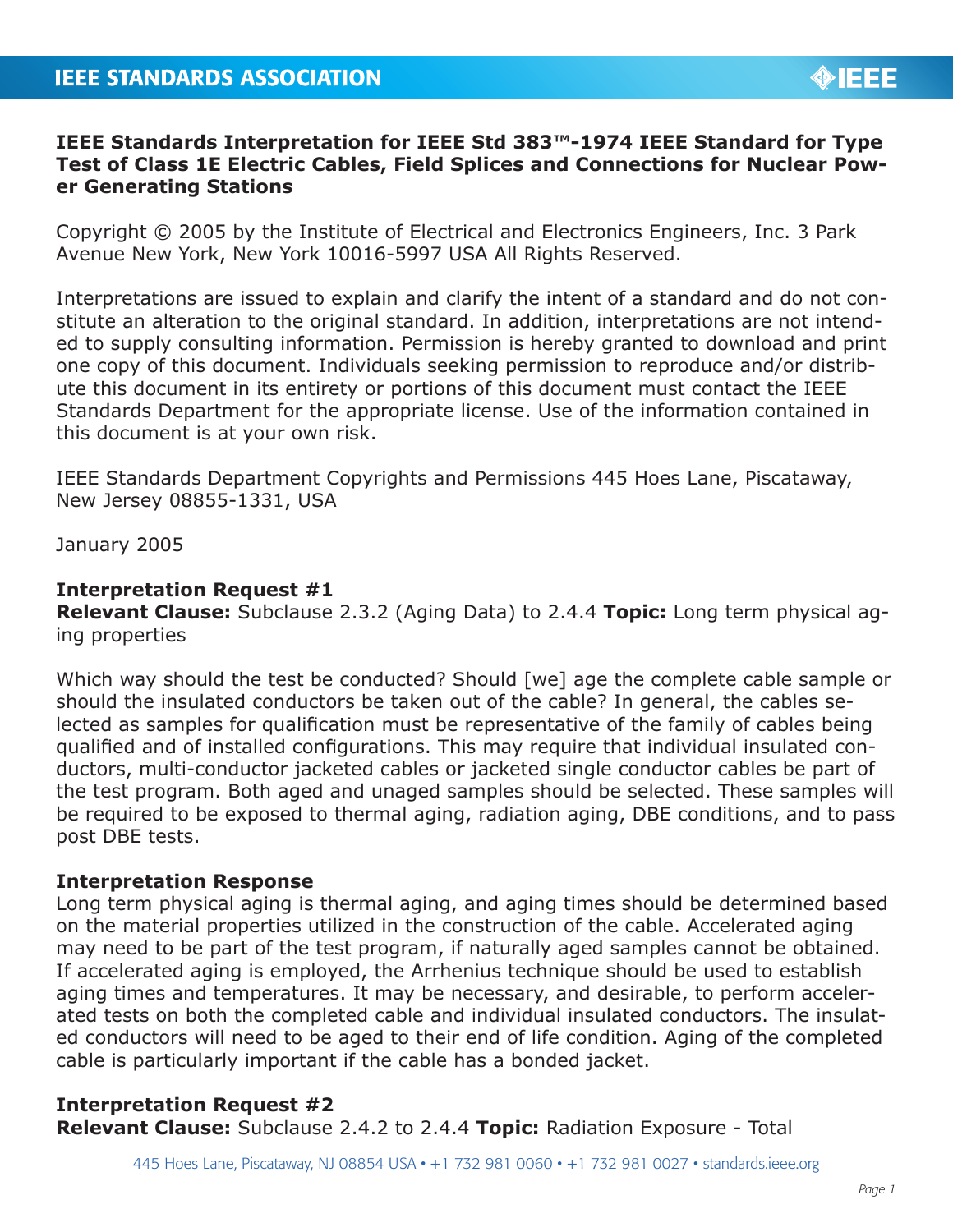

Cable or insulated conductor from cable?

#### **Interpretation Response**

Whatever samples are selected for thermal aging should continue through the radiation exposure and the remainder of the test program.

## **Interpretation Request #3**

**Relevant Clause:** Subclause 2.4.3.2 The word "Cable" is appearing. Does it mean the cable is subjected to LOCA?

#### **Interpretation Response**

Yes, the cable (test samples) are subjected to LOCA conditions.

#### **Interpretation Request #4**

For radiation exposure and LOCA rest whether the specimens are insulated cores taken out of the cable or the complete cable is subjected for the test of radiation exposure. What is the practice please?

#### **Interpretation Response**

The Nuclear Power Engineering Committee (NPEC) is unclear what the specific question is. NPEC can interpret the question one of two ways.

Should the copper conductor be removed leaving a hollow insulated tube (core) or should the conductors remain within the insulation for the test? The cable should be tested with the conductor in the cable or insulated conductor. If the conductor is removed from the cable, it will no be possible to demonstrate the cable will function electrically.

Should the test samples (insulated single conductors, complete multi-conductor cable, jacketed single conductor cable, etc.) be exposed to radiation and LOCA conditions of the test? Whatever samples are selected for thermal aging should continue the radiation exposure and the remainder of the test.

### **Interpretation Request #5**

Does the word "Specimen" in Cl 2.4.4 refer to the cable or conductors removed from the cable?

#### **Interpretation Response**

The specimens are the samples that have gone through the test program. These could be both individual insulated conductors and/or completed cables.

#### **Interpretation Request**

Are there additional references to any International standards for carrying out these tests for Class 1E cables?